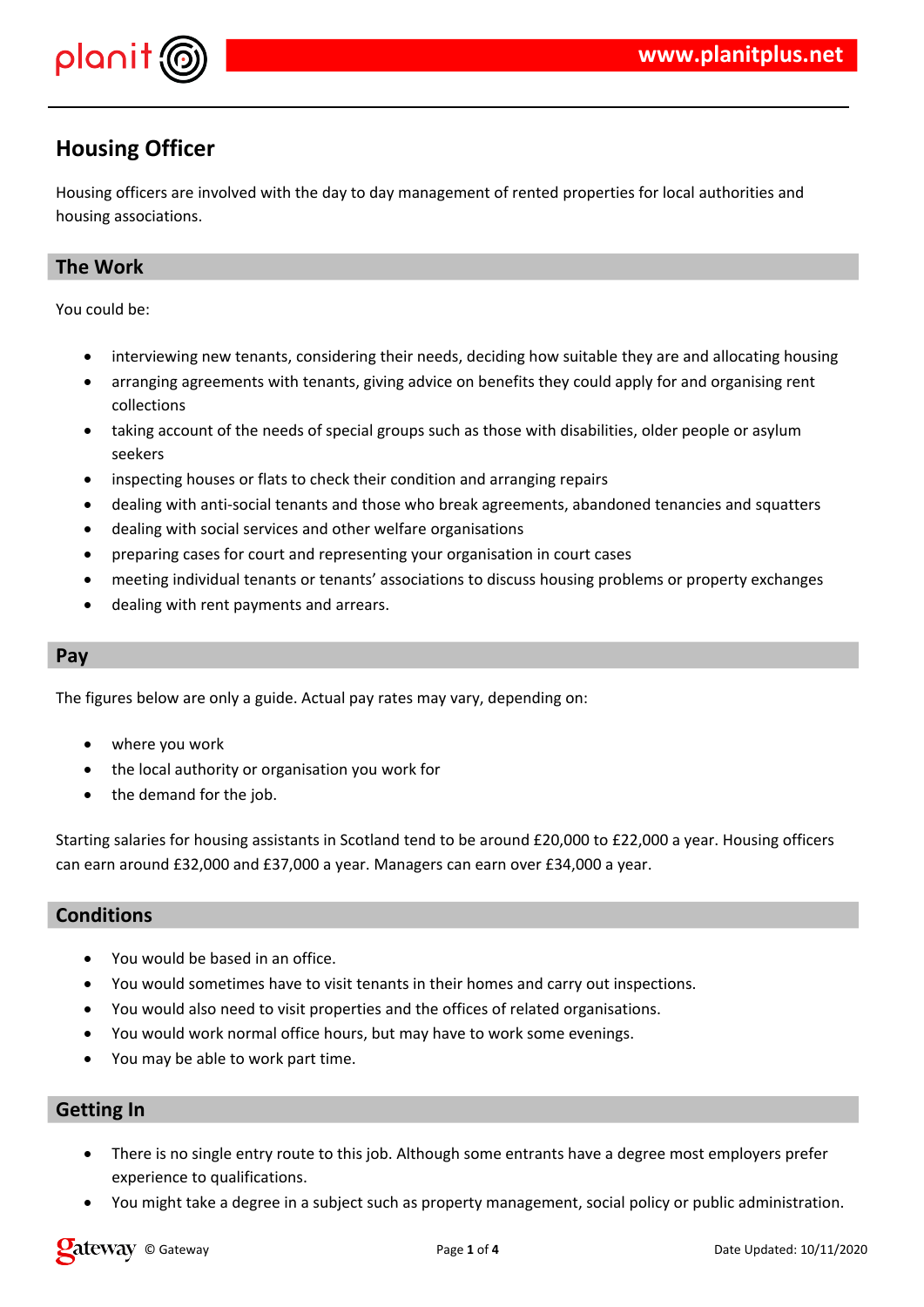

Entry requirements for a degree are 4-5 Highers, usually including English.

- Some employers ask for a Scottish Vocational Qualification (SVQ) in Housing at Level 4, or a National Certificate (NC) in a subject such as business.
- You could study part time at college on a day release, evening or distance learning basis, leading to a Chartered Institute of Housing (CIH) Certificate in Housing Practice or Diploma in Housing.
- You could take a postgraduate qualification in housing studies. In Scotland these are available at the Universities of Glasgow (course not running 2019/20 but available 2020/21) and Stirling.
- You may be able to start with a local authority or housing association in a clerical or administrative post and study part time to become a housing officer. You would normally need to have at least 3-4 subjects at National 4 including English.
- For most posts you need a driving licence.

## **What Does It Take**

You should be:

- able to work well under pressure
- good at negotiating
- tactful and diplomatic
- able to take criticism and cope with stressful situations
- encouraging to other staff
- able to work on your own
- able to keep accurate records
- able to understand different cultural backgrounds and different needs.

#### You should have:

- a good knowledge of housing laws
- good spoken and written communication skills
- good IT skills
- excellent organisational skills
- an understanding of budgets.

## **Training**

- You would train and gain experience on the job, combined with study for qualifications relevant to your level of entry.
- You could study part time for a qualification awarded by the Chartered Institute of Housing (CIH).
- If you have a degree, you could take a part time postgraduate qualification in housing.
- Some courses are available by distance learning as well as by part time attendance at college.

## **Getting On**

- In many organisations, there is a clear promotion structure.
- In a local authority you could follow a promotion route from housing officer to senior officer, through to director level.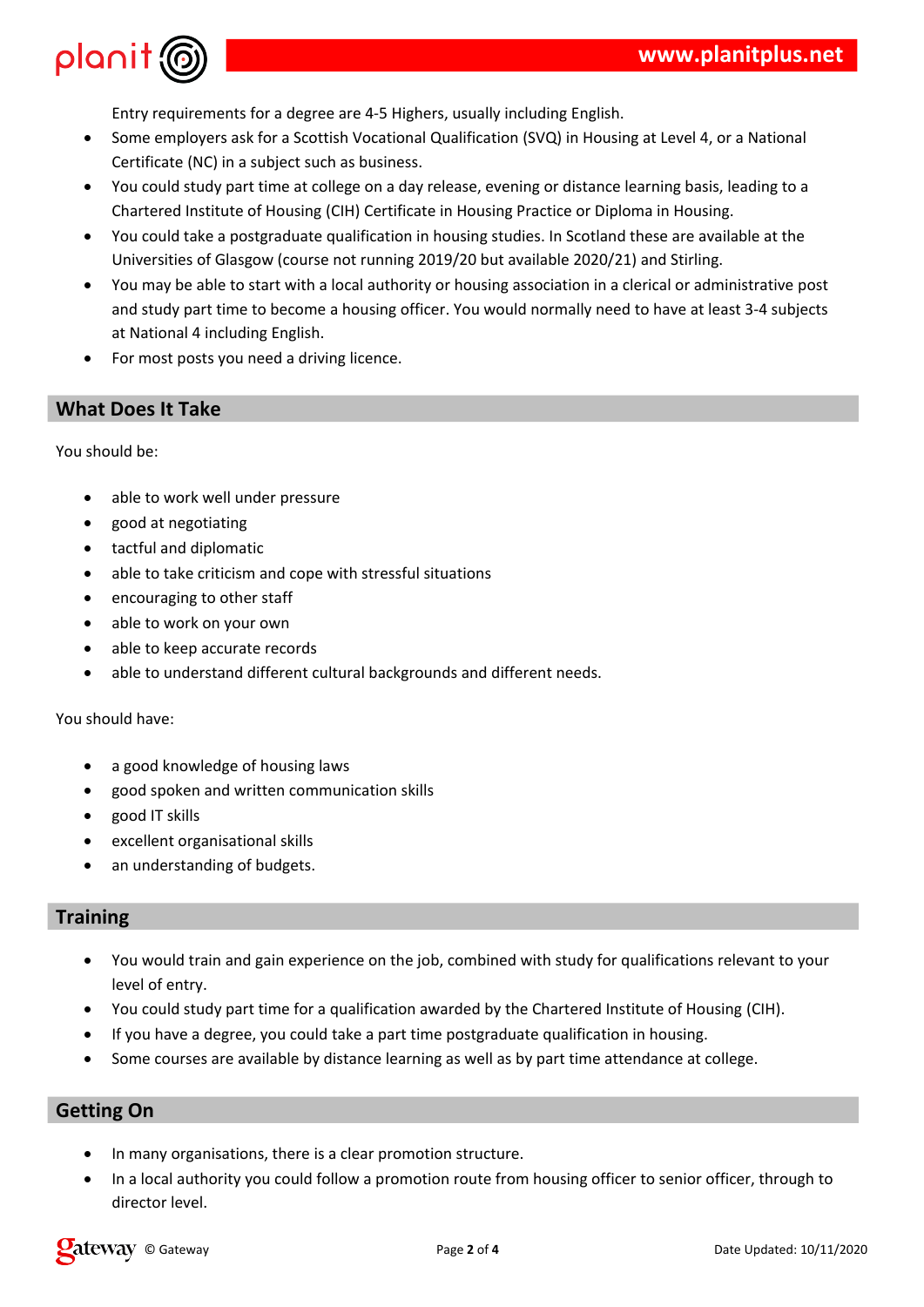

- You might move on to work for a housing association specialising in homes for older people, homeless or people with disabilities.
- Your promotion prospects may be helped if you are prepared to move to different parts of the country.

### **Contacts**

**Chartered Institute of Housing (CIH) Scotland**

Tel: 0131 225 4544 Email: scotland@cih.org Website: www.cih.org Twitter: @CIHhousing Facebook: www.facebook.com/CIHhousing

**Scottish Federation of Housing Associations (SFHA)**

Tel: 0141 332 8113 Email: enquiries@sfha.co.uk Website: www.sfha.co.uk Twitter: @sfha\_hq Facebook: www.facebook.com/SFHA.HousingScotland